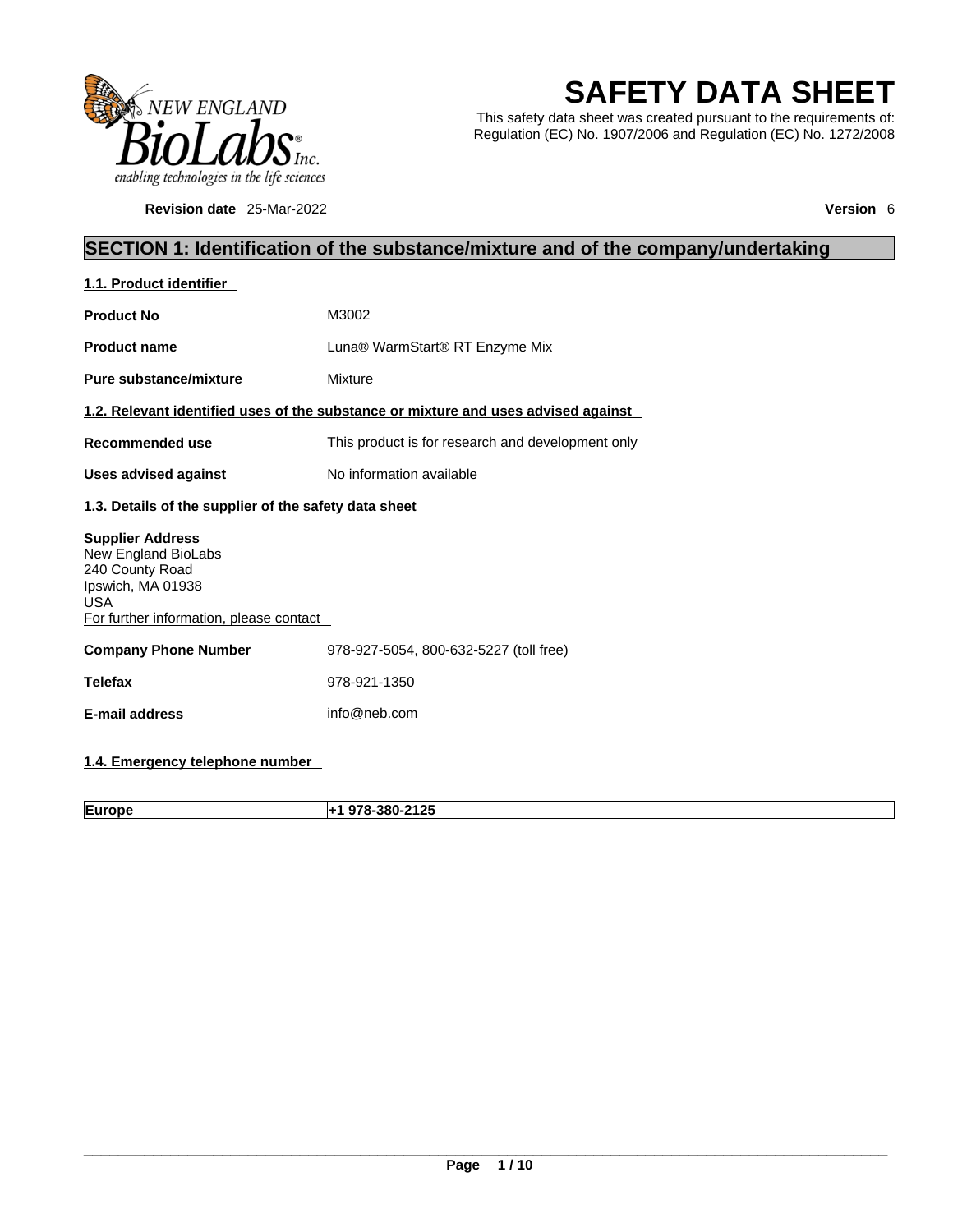### **SECTION 2: Hazards identification**

### **2.1. Classification of the substance or mixture**

*Regulation (EC) No 1272/2008*  This mixture is classified as not hazardous according to regulation (EC) 1272/2008 [CLP]

#### **2.2. Label elements**

This mixture is classified as not hazardous according to regulation (EC) 1272/2008 [CLP]

#### **Hazard statements**

This mixture is classified as not hazardous according to regulation (EC) 1272/2008 [CLP] EUH210 - Safety data sheet available on request

#### **2.3. Other hazards**

No information available.

### **SECTION 3: Composition/information on ingredients**

#### **3.1 Substances**

Not applicable

### **3.2 Mixtures**

#### **Full text of H- and EUH-phrases: see section 16**

#### *Acute Toxicity Estimate*

If LD50/LC50 data is not available or does not correspond to the classification category, then the appropriate conversion value from CLP Annex I, Table 3.1.2, is used to calculate the acute toxicity estimate (ATEmix) for classifying a mixture based on its components

### **SECTION 4: First aid measures**

### **4.1. Description of first aid measures**

| <b>Inhalation</b>                                                               | Remove to fresh air.                                                                                                    |  |
|---------------------------------------------------------------------------------|-------------------------------------------------------------------------------------------------------------------------|--|
| Eye contact                                                                     | Rinse thoroughly with plenty of water for at least 15 minutes, lifting lower and upper eyelids.<br>Consult a physician. |  |
| <b>Skin contact</b>                                                             | Wash skin with soap and water. In the case of skin irritation or allergic reactions see a<br>physician.                 |  |
| Ingestion                                                                       | Rinse mouth.                                                                                                            |  |
| 4.2. Most important symptoms and effects, both acute and delayed                |                                                                                                                         |  |
| <b>Symptoms</b>                                                                 | No information available.                                                                                               |  |
| 4.3. Indication of any immediate medical attention and special treatment needed |                                                                                                                         |  |
| Note to physicians                                                              | Treat symptomatically.                                                                                                  |  |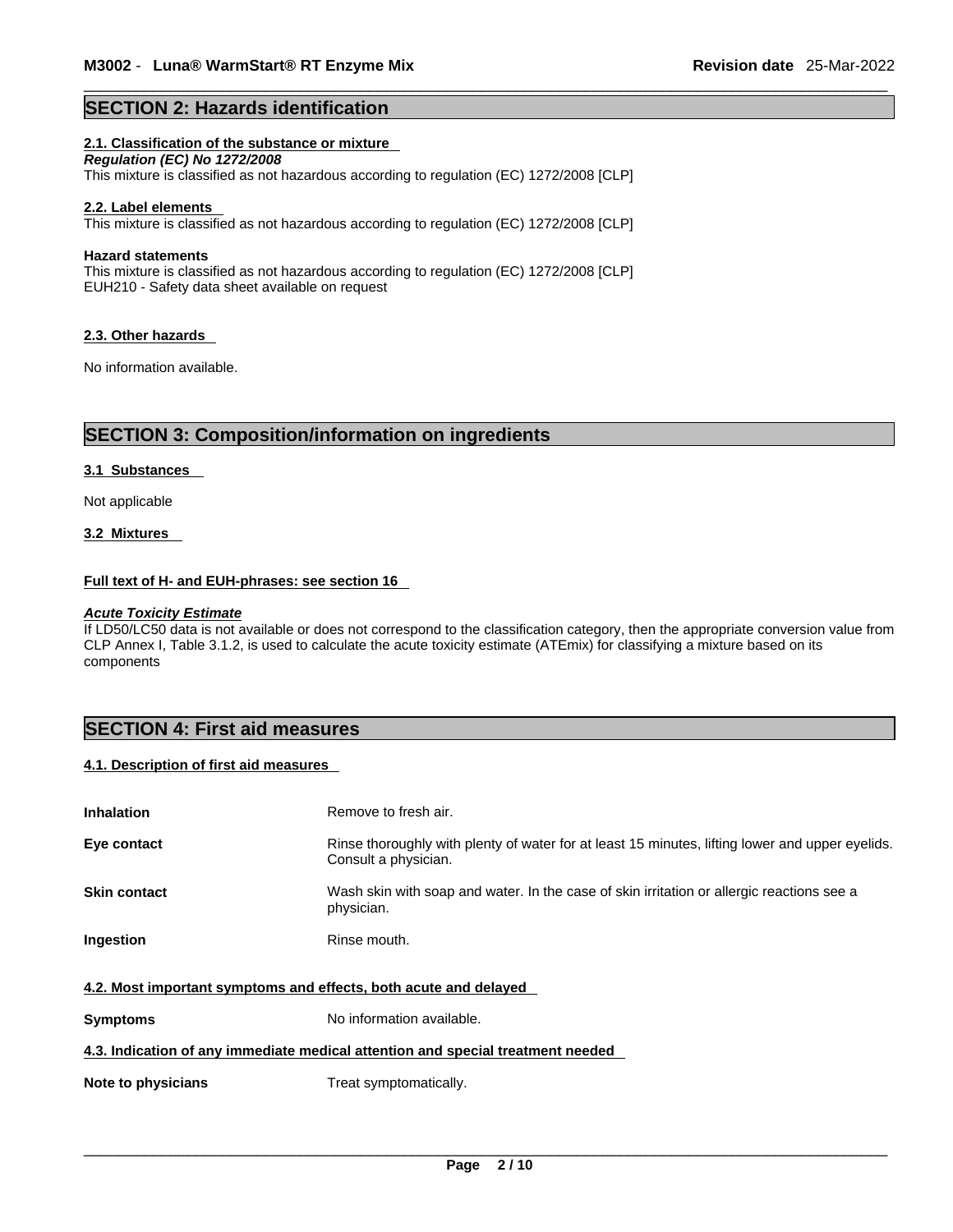### **SECTION 5: Firefighting measures**

### **5.1. Extinguishing media**

| <b>Suitable Extinguishing Media</b>                        | Use extinguishing measures that are appropriate to local circumstances and the<br>surrounding environment. |  |
|------------------------------------------------------------|------------------------------------------------------------------------------------------------------------|--|
| <b>Large Fire</b>                                          | CAUTION: Use of water spray when fighting fire may be inefficient.                                         |  |
| Unsuitable extinguishing media                             | Do not scatter spilled material with high pressure water streams.                                          |  |
| 5.2. Special hazards arising from the substance or mixture |                                                                                                            |  |
| Specific hazards arising from the<br>chemical              | No information available.                                                                                  |  |
| 5.3. Advice for firefighters                               |                                                                                                            |  |

**Special protective equipment and precautions for fire-fighters** Firefighters should wear self-contained breathing apparatus and full firefighting turnout gear. Use personal protection equipment.

### **SECTION 6: Accidental release measures**

### **6.1. Personal precautions, protective equipment and emergency procedures**

| <b>Personal precautions</b>                               | Ensure adequate ventilation.                                                         |  |
|-----------------------------------------------------------|--------------------------------------------------------------------------------------|--|
| For emergency responders                                  | Use personal protection recommended in Section 8.                                    |  |
| 6.2. Environmental precautions                            |                                                                                      |  |
| <b>Environmental precautions</b>                          | See Section 12 for additional Ecological Information.                                |  |
| 6.3. Methods and material for containment and cleaning up |                                                                                      |  |
| <b>Methods for containment</b>                            | Prevent further leakage or spillage if safe to do so.                                |  |
| Methods for cleaning up                                   | Take up mechanically, placing in appropriate containers for disposal.                |  |
| Prevention of secondary hazards                           | Clean contaminated objects and areas thoroughly observing environmental regulations. |  |
| 6.4. Reference to other sections                          |                                                                                      |  |
| Reference to other sections                               | See section 8 for more information. See section 13 for more information.             |  |

### **SECTION 7: Handling and storage**

| 7.1. Precautions for safe handling                                |                                                                        |  |
|-------------------------------------------------------------------|------------------------------------------------------------------------|--|
| Advice on safe handling                                           | Ensure adequate ventilation.                                           |  |
| <b>General hygiene considerations</b>                             | Handle in accordance with good industrial hygiene and safety practice. |  |
| 7.2. Conditions for safe storage, including any incompatibilities |                                                                        |  |
| <b>Storage Conditions</b>                                         | Keep container tightly closed in a dry and well-ventilated place.      |  |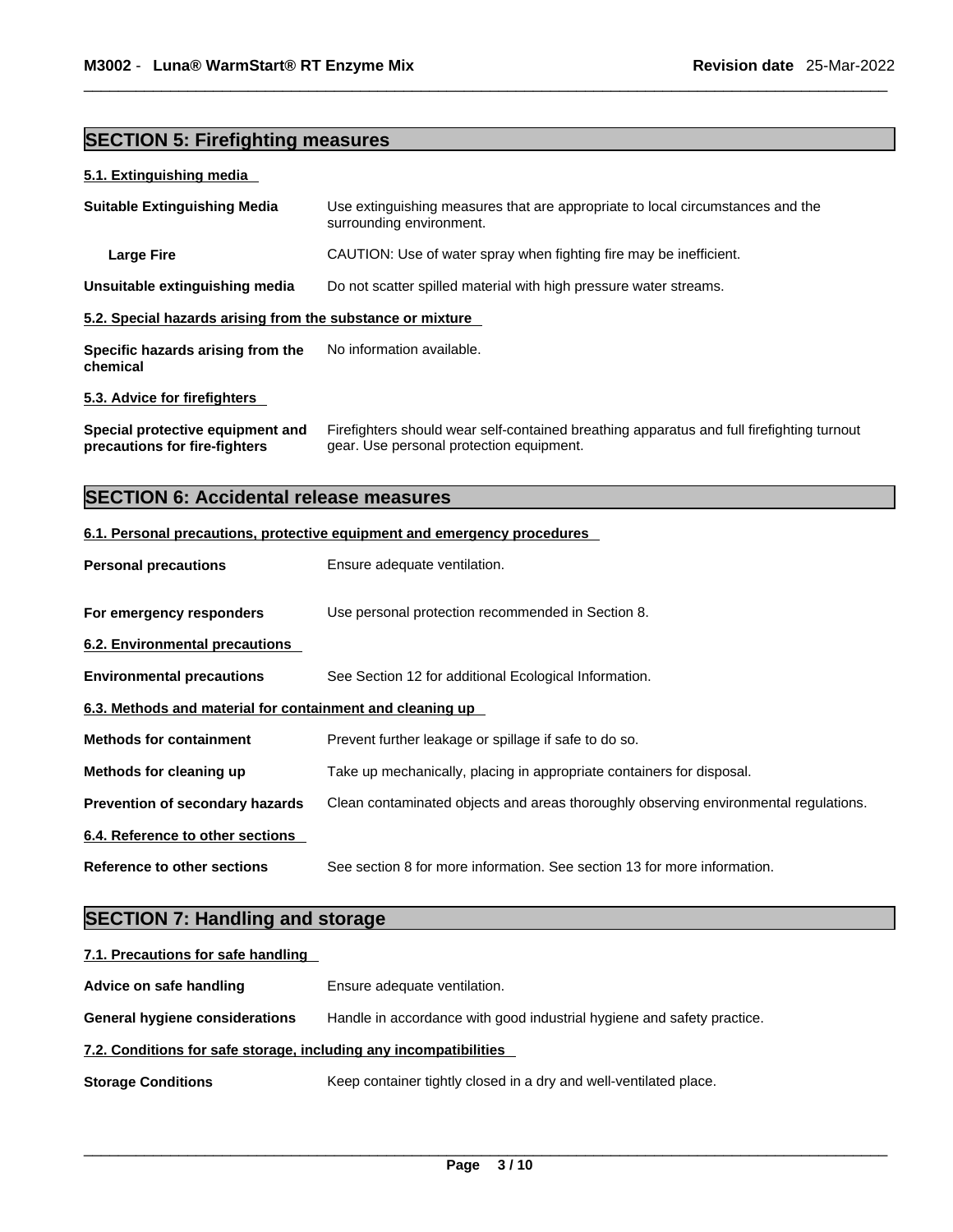### **7.3. Specific end use(s)**

**Risk management methods [RMM]** The information required iscontained in this Safety Data Sheet.

### **SECTION 8: Exposure controls/personal protection**

| 8.1. Control parameters                                                              |                                                                                                                                                                             |
|--------------------------------------------------------------------------------------|-----------------------------------------------------------------------------------------------------------------------------------------------------------------------------|
| <b>Exposure Limits</b>                                                               |                                                                                                                                                                             |
| <b>Biological occupational exposure</b><br>limits                                    | This product, as supplied, does not contain any hazardous materials with biological limits<br>established by the region specific regulatory bodies.                         |
| Derived No Effect Level (DNEL)<br><b>Predicted No Effect Concentration</b><br>(PNEC) | No information available.<br>No information available.                                                                                                                      |
| 8.2. Exposure controls                                                               |                                                                                                                                                                             |
| <b>Engineering controls</b>                                                          | No information available.                                                                                                                                                   |
| Individual protection measures,<br>such as personal protective<br>equipment          |                                                                                                                                                                             |
| <b>Eye/face protection</b>                                                           | No special protective equipment required.                                                                                                                                   |
| Skin and body protection                                                             | No special protective equipment required.                                                                                                                                   |
| <b>Respiratory protection</b>                                                        | No protective equipment is needed under normal use conditions. If exposure limits are<br>exceeded or irritation is experienced, ventilation and evacuation may be required. |
| <b>General hygiene considerations</b>                                                | Handle in accordance with good industrial hygiene and safety practice.                                                                                                      |
| <b>Environmental exposure controls</b>                                               | No information available.                                                                                                                                                   |

### **SECTION 9: Physical and chemical properties**

| 9.1. Information on basic physical and chemical properties |         |  |
|------------------------------------------------------------|---------|--|
| Liauid                                                     |         |  |
| Colorless                                                  |         |  |
| No information available                                   |         |  |
| Odorless.                                                  |         |  |
| No information available                                   |         |  |
| Values                                                     | Remark  |  |
| No data available                                          | None kr |  |
| No data available                                          | None kr |  |
|                                                            |         |  |
| No data available                                          | None kr |  |
|                                                            | None kr |  |
| No data available                                          |         |  |
|                                                            |         |  |

**Remarks • Method None known** None known

**None known None known**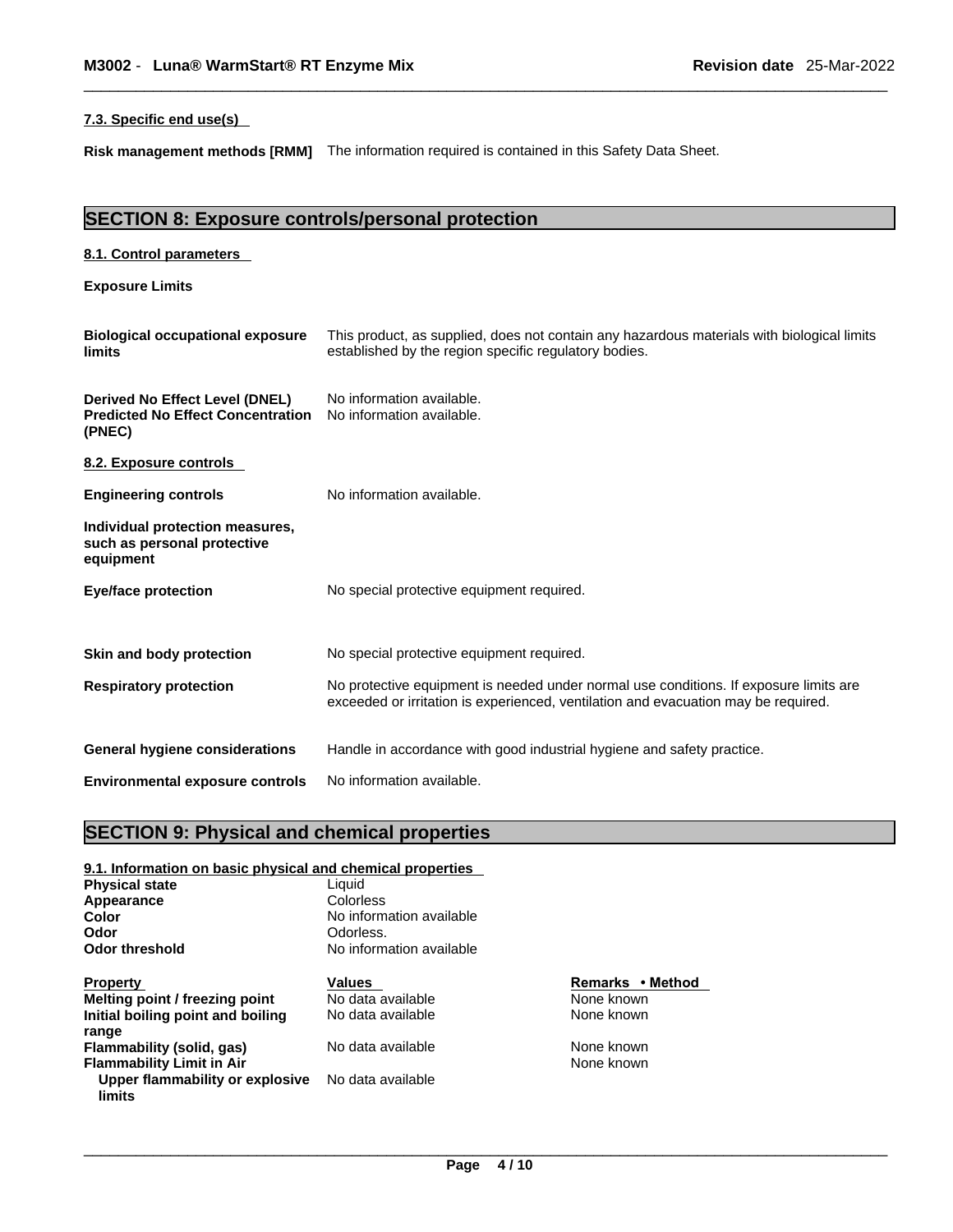| Lower flammability or explosive<br>limits | No data available        |            |
|-------------------------------------------|--------------------------|------------|
| <b>Flash point</b>                        | No data available        | None known |
| <b>Autoignition temperature</b>           | 392.8 $°C$               |            |
| <b>Decomposition temperature</b>          |                          | None known |
| рH                                        | 7.6                      |            |
| pH (as aqueous solution)                  | No data available        | None known |
| <b>Kinematic viscosity</b>                | No data available        | None known |
| <b>Dynamic viscosity</b>                  | No data available        | None known |
| <b>Water solubility</b>                   | No data available        | None known |
| Solubility(ies)                           | No data available        | None known |
| <b>Partition coefficient</b>              | No data available        | None known |
| Vapor pressure                            | No data available        | None known |
| <b>Relative density</b>                   | No data available        | None known |
| <b>Bulk density</b>                       | No data available        |            |
| <b>Liquid Density</b>                     | No data available        |            |
| Vapor density                             | No data available        | None known |
| <b>Particle characteristics</b>           |                          |            |
| <b>Particle Size</b>                      | No information available |            |
| <b>Particle Size Distribution</b>         | No information available |            |
|                                           |                          |            |

### **9.2. Other information**

*9.2.1. Information with regard to physical hazard classes* Not applicable

*9.2.2. Other safety characteristics* No information available

### **SECTION 10: Stability and reactivity**

#### **10.1. Reactivity**

**Reactivity No information available. 10.2. Chemical stability** 

**Stability** Stable under normal conditions.

**Explosion data Sensitivity to mechanical impact** None. **Sensitivity to static discharge** None.

| 10.3. Possibility of hazardous reactions |
|------------------------------------------|
|------------------------------------------|

**Possibility of hazardous reactions** None under normal processing.

**10.4. Conditions to avoid** 

**Conditions to avoid** None known based on information supplied.

**10.5. Incompatible materials**

**Incompatible materials** None known based on information supplied.

**10.6. Hazardous decomposition products** 

**Hazardous decomposition products** None known based on information supplied.

### **SECTION 11: Toxicological information**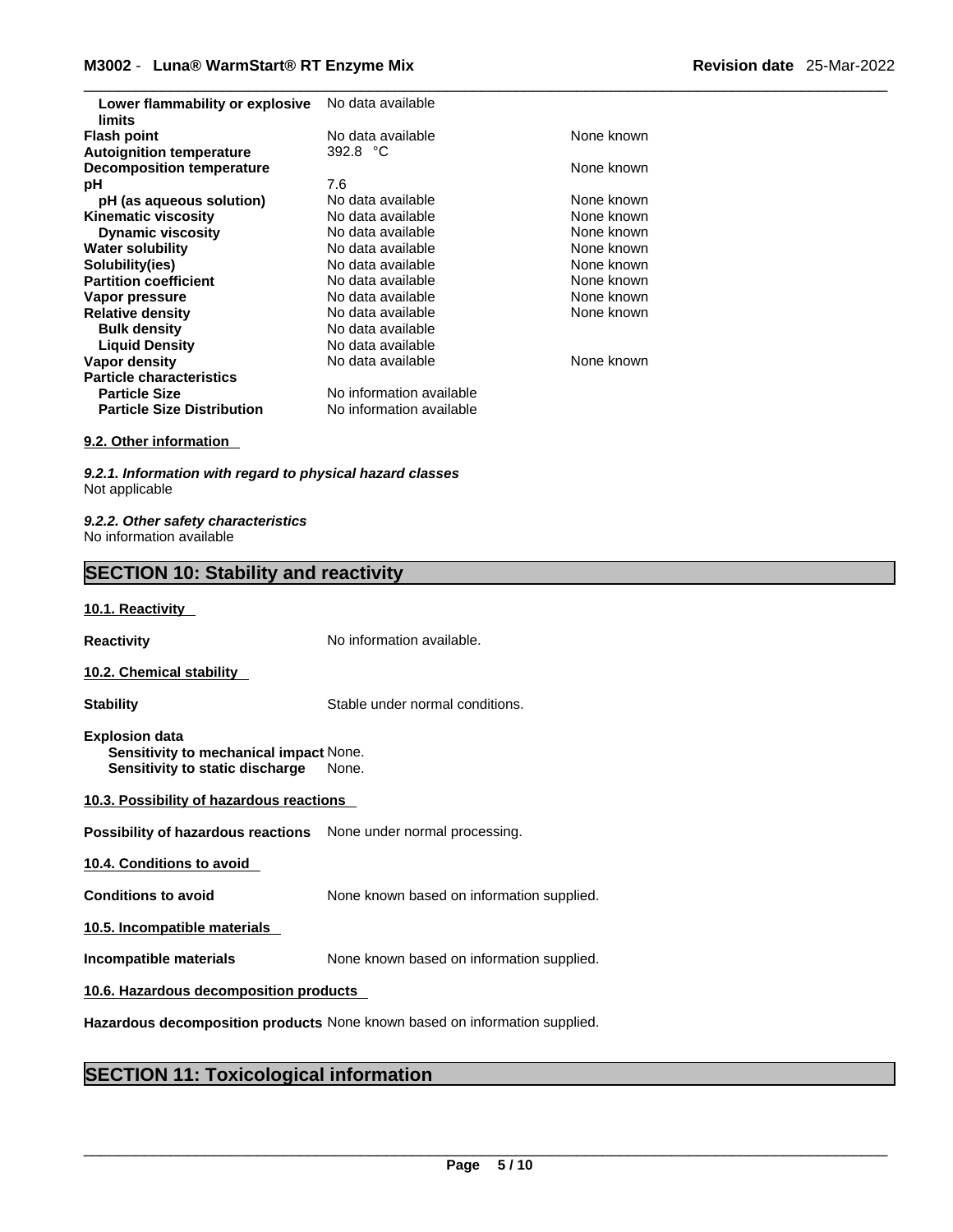### **11.1. Information on hazard classes as defined in Regulation (EC) No 1272/2008**

### **Information on likely routes of exposure**

| <b>Inhalation</b>                                                              | Specific test data for the substance or mixture is not available.                                                  |
|--------------------------------------------------------------------------------|--------------------------------------------------------------------------------------------------------------------|
| Eye contact                                                                    | Specific test data for the substance or mixture is not available.                                                  |
| <b>Skin contact</b>                                                            | Specific test data for the substance or mixture is not available.                                                  |
| Ingestion                                                                      | Specific test data for the substance or mixture is not available.                                                  |
|                                                                                | Symptoms related to the physical, chemical and toxicological characteristics                                       |
| <b>Symptoms</b>                                                                | No information available.                                                                                          |
| <b>Acute toxicity</b>                                                          |                                                                                                                    |
| <b>Numerical measures of toxicity</b>                                          |                                                                                                                    |
| <b>ATEmix (oral)</b><br><b>ATEmix (dermal)</b><br><b>Component Information</b> | The following values are calculated based on chapter 3.1 of the GHS document<br>26,475.00 mg/kg<br>21,011.90 mg/kg |
|                                                                                | Delayed and immediate effects as well as chronic effects from short and long-term exposure                         |
| <b>Skin corrosion/irritation</b>                                               | No information available.                                                                                          |
| Serious eye damage/eye irritation                                              | No information available.                                                                                          |
| Respiratory or skin sensitization                                              | No information available.                                                                                          |
| <b>Germ cell mutagenicity</b>                                                  | No information available.                                                                                          |
| Carcinogenicity                                                                | No information available.                                                                                          |
| <b>Reproductive toxicity</b>                                                   | No information available.                                                                                          |
| <b>STOT - single exposure</b>                                                  | No information available.                                                                                          |
| <b>STOT - repeated exposure</b>                                                | No information available.                                                                                          |
| <b>Aspiration hazard</b>                                                       | No information available.                                                                                          |
| 11.2. Information on other hazards                                             |                                                                                                                    |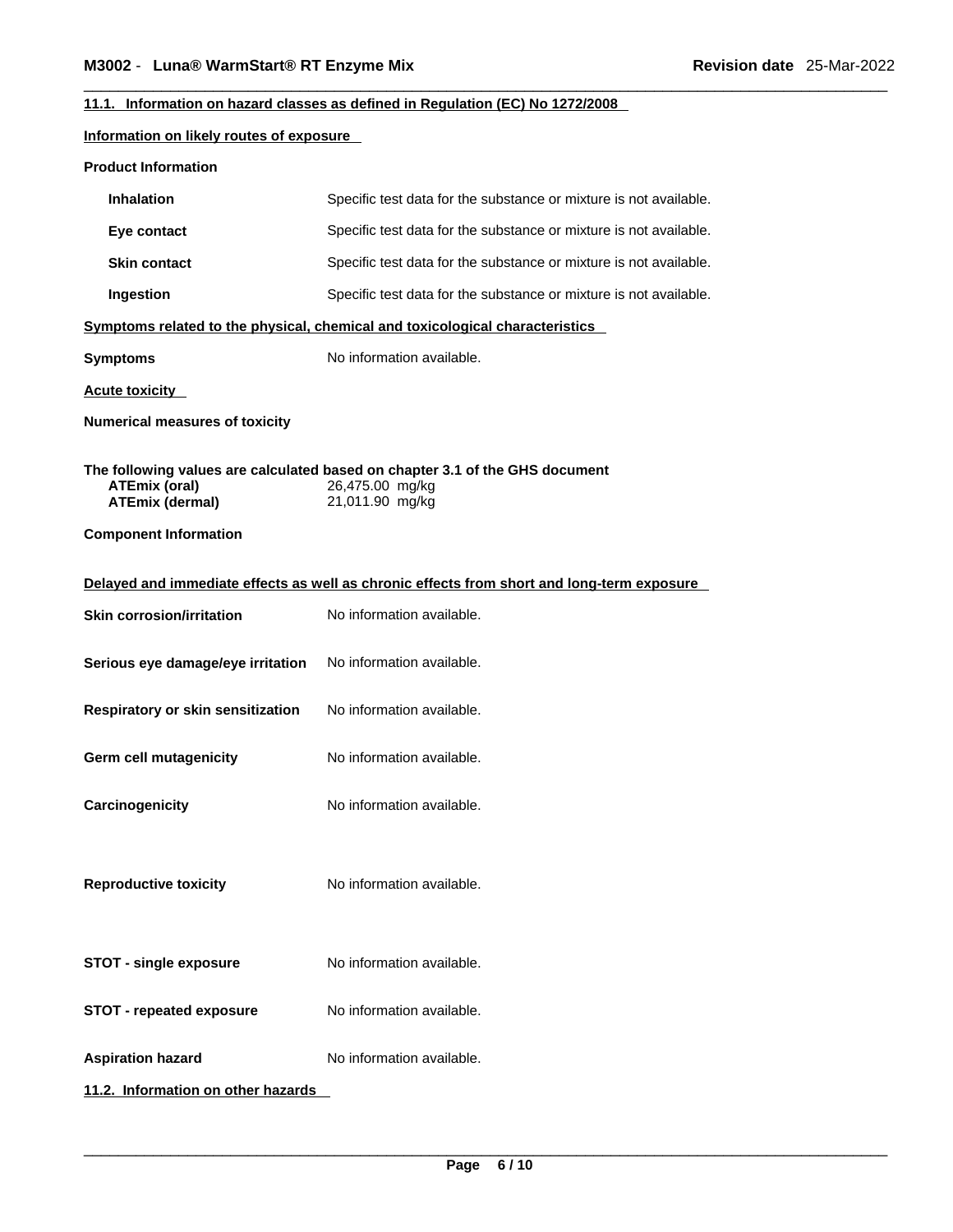| 11.2.1. Endocrine disrupting properties                  |                                                                             |
|----------------------------------------------------------|-----------------------------------------------------------------------------|
| <b>Endocrine disrupting properties</b>                   | No information available.                                                   |
| 11.2.2. Other information                                |                                                                             |
| Other adverse effects                                    | No information available.                                                   |
| <b>SECTION 12: Ecological information</b>                |                                                                             |
| 12.1. Toxicity                                           |                                                                             |
| <b>Ecotoxicity</b>                                       |                                                                             |
| <b>Unknown aquatic toxicity</b>                          | Contains 0 % of components with unknown hazards to the aquatic environment. |
|                                                          |                                                                             |
| 12.2. Persistence and degradability                      |                                                                             |
| Persistence and degradability                            | No information available.                                                   |
| 12.3. Bioaccumulative potential                          |                                                                             |
| <b>Bioaccumulation</b>                                   |                                                                             |
| <b>Component Information</b>                             |                                                                             |
| 12.4. Mobility in soil                                   |                                                                             |
| <b>Mobility in soil</b>                                  | No information available.                                                   |
| 12.5. Results of PBT and vPvB assessment                 |                                                                             |
| <b>PBT and vPvB assessment</b>                           |                                                                             |
| 12.6. Other adverse effects                              |                                                                             |
| <b>Endocrine disrupting properties</b>                   | No information available.                                                   |
|                                                          |                                                                             |
| 12.7. Other adverse effects<br>No information available. |                                                                             |
| <b>SECTION 13: Disposal considerations</b>               |                                                                             |

### **13.1. Waste treatment methods**

| Waste from residues/unused | Dispose of in accordance with local regulations. Dispose of waste in accordance with |
|----------------------------|--------------------------------------------------------------------------------------|
| products                   | environmental legislation.                                                           |
| Contaminated packaging     | Do not reuse empty containers.                                                       |

## **SECTION 14: Transport information**

| <b>IATA</b> |                             |               |
|-------------|-----------------------------|---------------|
|             | 14.1 UN number or ID number | Not regulated |
| 14.2        |                             |               |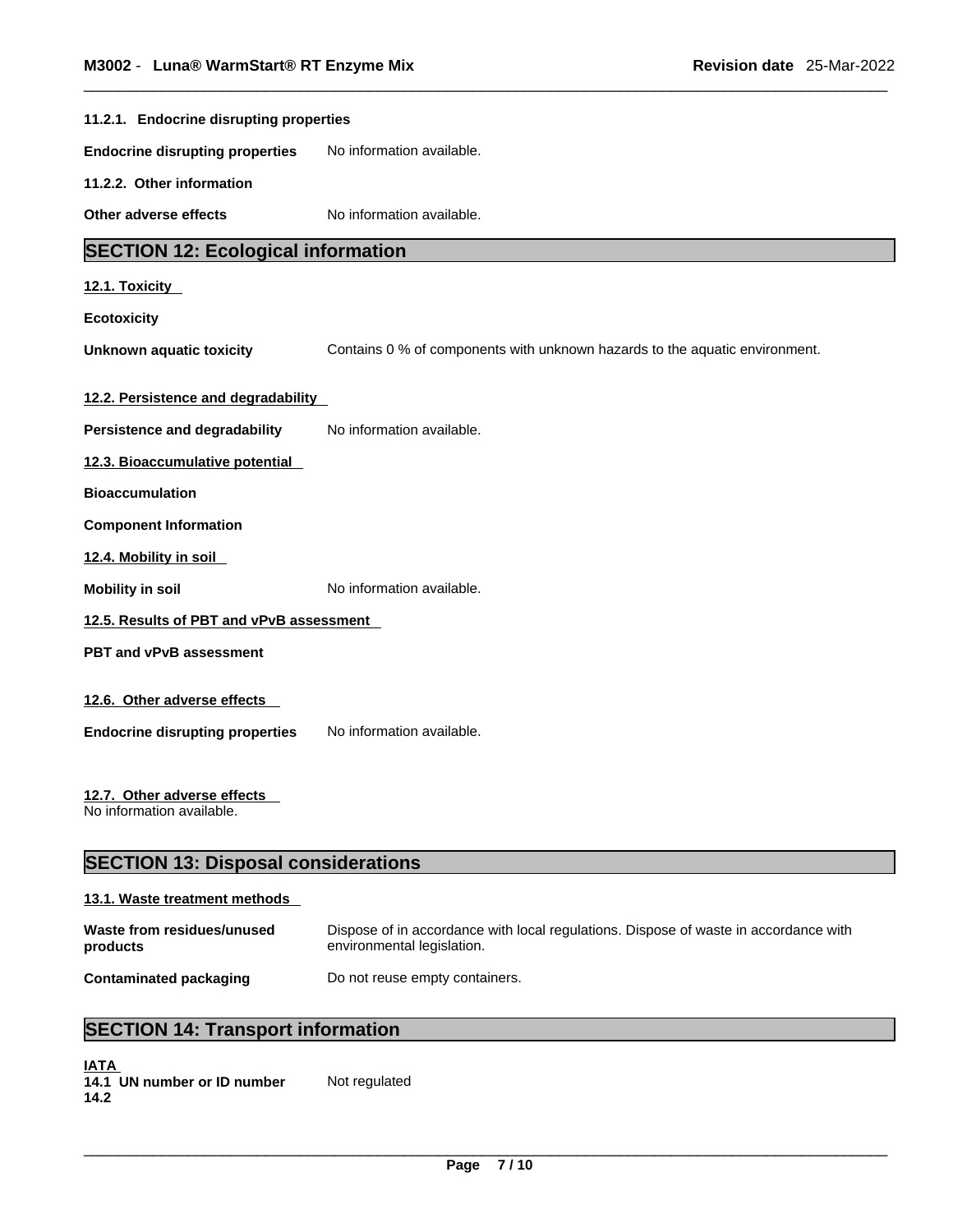| 14.3 Transport hazard class(es)<br>14.4 Packing group<br>14.5 Environmental hazard<br>14.6 Special precautions for user<br><b>Special Provisions</b> | Not regulated<br>Not regulated<br>Not applicable<br>None |  |
|------------------------------------------------------------------------------------------------------------------------------------------------------|----------------------------------------------------------|--|
|                                                                                                                                                      |                                                          |  |
| <b>IMDG</b>                                                                                                                                          |                                                          |  |
| 14.1 UN number or ID number<br>14.2                                                                                                                  | Not regulated                                            |  |
| 14.3 Transport hazard class(es)                                                                                                                      | Not regulated                                            |  |
| 14.4 Packing group                                                                                                                                   | Not regulated                                            |  |
| 14.5 Environmental hazard                                                                                                                            | Not applicable                                           |  |
| 14.6 Special precautions for user                                                                                                                    |                                                          |  |
| <b>Special Provisions</b>                                                                                                                            | None                                                     |  |
| 14.7 Maritime transport in bulk                                                                                                                      | No information available                                 |  |
| according to IMO instruments                                                                                                                         |                                                          |  |
|                                                                                                                                                      |                                                          |  |
| <b>RID</b>                                                                                                                                           |                                                          |  |
| <b>14.1 UN/ID No</b><br>14.2                                                                                                                         | Not regulated                                            |  |
| 14.3 Transport hazard class(es)                                                                                                                      | Not regulated                                            |  |
| 14.4 Packing group                                                                                                                                   | Not regulated                                            |  |
| 14.5 Environmental hazard                                                                                                                            | Not applicable                                           |  |
| 14.6 Special precautions for user                                                                                                                    |                                                          |  |
| <b>Special Provisions</b>                                                                                                                            | None                                                     |  |
|                                                                                                                                                      |                                                          |  |
| ADR                                                                                                                                                  |                                                          |  |
| 14.1 UN number or ID number<br>14.2                                                                                                                  | Not regulated                                            |  |
| 14.3 Transport hazard class(es)                                                                                                                      | Not regulated                                            |  |
| 14.4 Packing group                                                                                                                                   | Not regulated                                            |  |
| 14.5 Environmental hazard                                                                                                                            | Not applicable                                           |  |
| 14.6 Special precautions for user                                                                                                                    |                                                          |  |
| <b>Special Provisions</b>                                                                                                                            | None                                                     |  |

### **SECTION 15: Regulatory information**

**15.1. Safety, health and environmental regulations/legislation specific for the substance or mixture**

### **European Union**

Take note of Directive 98/24/EC on the protection of the health and safety of workers from the risks related to chemical agents at work.

### **Authorizations and/or restrictions on use:**

This product does not contain substances subject to authorization (Regulation (EC) No. 1907/2006 (REACH), Annex XIV) This product does not contain substances subject to restriction (Regulation (EC) No. 1907/2006 (REACH), Annex XVII)

### **Persistent Organic Pollutants**

Not applicable

**Ozone-depleting substances (ODS) regulation (EC) 1005/2009** Not applicable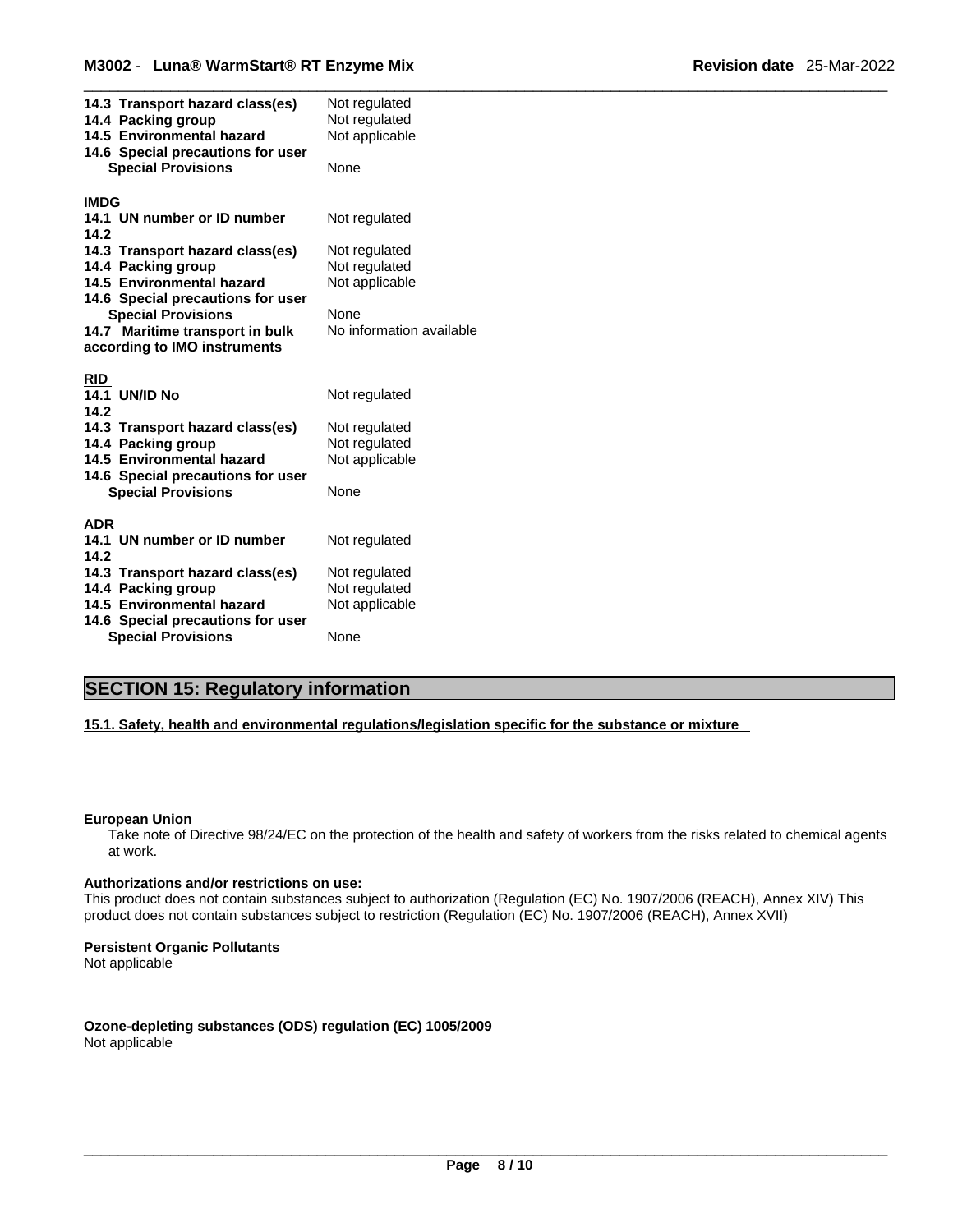| International Inventories |
|---------------------------|
|---------------------------|

| <b>TSCA</b>          | Contact supplier for inventory compliance status |  |
|----------------------|--------------------------------------------------|--|
| <b>DSL/NDSL</b>      | Contact supplier for inventory compliance status |  |
| <b>EINECS/ELINCS</b> | Contact supplier for inventory compliance status |  |
| <b>ENCS</b>          | Contact supplier for inventory compliance status |  |
| <b>IECSC</b>         | Contact supplier for inventory compliance status |  |
| <b>KECL</b>          | Contact supplier for inventory compliance status |  |
| <b>PICCS</b>         | Contact supplier for inventory compliance status |  |
| AIIC.                | Contact supplier for inventory compliance status |  |
| <b>NZIoC</b>         | Contact supplier for inventory compliance status |  |

 **Legend:** 

| -------                                                                                                                 |
|-------------------------------------------------------------------------------------------------------------------------|
| <b>TSCA</b> - United States Toxic Substances Control Act Section 8(b) Inventory                                         |
| <b>DSL/NDSL</b> - Canadian Domestic Substances List/Non-Domestic Substances List                                        |
| <b>EINECS/ELINCS</b> - European Inventory of Existing Chemical Substances/European List of Notified Chemical Substances |
| <b>ENCS</b> - Japan Existing and New Chemical Substances                                                                |
| <b>IECSC</b> - China Inventory of Existing Chemical Substances                                                          |
| <b>KECL</b> - Korean Existing and Evaluated Chemical Substances                                                         |
| <b>PICCS</b> - Philippines Inventory of Chemicals and Chemical Substances                                               |
| <b>AICS</b> - Australian Inventory of Chemical Substances                                                               |

 **NZIoC** - New Zealand Inventory of Chemicals

### **15.2. Chemical safety assessment**

**Chemical Safety Report** No information available

### **SECTION 16: Other information**

### **Key or legend to abbreviations and acronyms used in the safety data sheet**

**Legend** 

SVHC: Substances of Very High Concern for Authorization:

### **Legend Section 8: EXPOSURE CONTROLS/PERSONAL PROTECTION**

| <b>TWA</b> | TWA (time-weighted average) | STEL | STEL (Short Term Exposure Limit) |
|------------|-----------------------------|------|----------------------------------|
| Ceiling    | Maximum limit value         |      | Skin designation                 |
|            | Sensitizers                 |      |                                  |

**Key literature references and sources for data used to compile the SDS** Agency for Toxic Substances and Disease Registry (ATSDR) U.S. Environmental Protection Agency ChemView Database European Food Safety Authority (EFSA) European Chemicals Agency (ECHA) Committee for Risk Assessment (ECHA\_RAC) European Chemicals Agency (ECHA) (ECHA\_API) EPA (Environmental Protection Agency) Acute Exposure Guideline Level(s) (AEGL(s)) U.S. Environmental Protection Agency Federal Insecticide, Fungicide, and Rodenticide Act U.S. Environmental Protection Agency High Production Volume Chemicals Food Research Journal Hazardous Substance Database International Uniform Chemical Information Database (IUCLID) National Institute of Technology and Evaluation (NITE) Australia National Industrial Chemicals Notification and Assessment Scheme (NICNAS) NIOSH (National Institute for Occupational Safety and Health) National Library of Medicine's ChemID Plus (NLM CIP) National Library of Medicine's PubMed database (NLM PUBMED) National Toxicology Program (NTP)